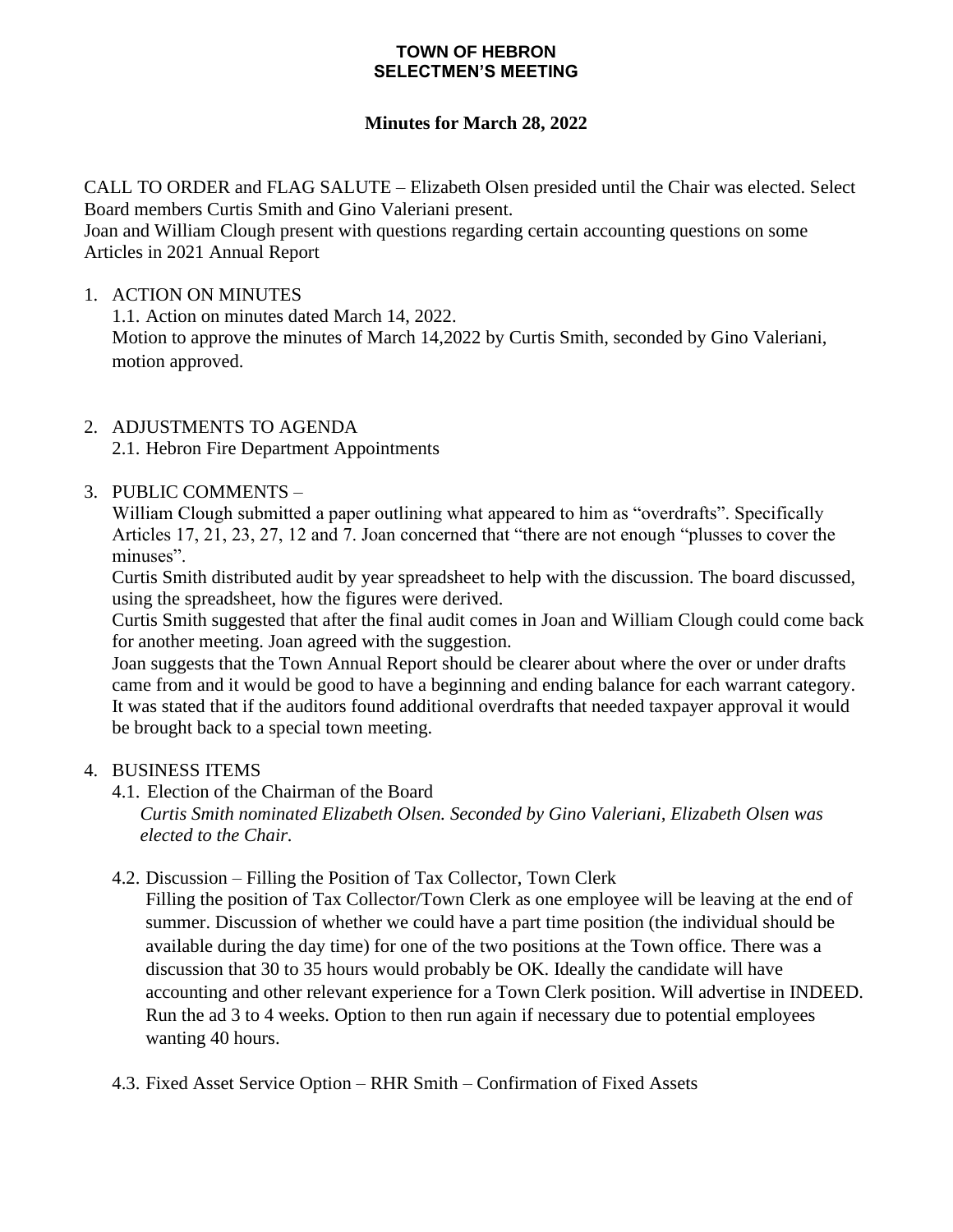#### **TOWN OF HEBRON SELECTMEN'S MEETING**

Discussion of the RHR Smith Town of Hebron fixed asset report. Elizabeth Olsen said she thought the listing of a 2010 Model 7400 Fire Truck in the vehicle section of the report was incorrect. She thought it was actually a plow truck. Any appropriate corrections to the report will be made.

## 4.4. RFP for Paving

RFP for paving. Pre-quote from Allstate for Oxford Road, the Old County Road, Mineral and the 119 end of Station Road. Discussion of culverts on Oxford Road. Will get a requote from Allstate and see where we go from there. Discussion of best methods of repair for the different roads. Discussion of other potential roads for the future. Working on list of roads with mileages.

## 4.5. Shredding services

Discussion of possibly contracting shredding services to dispose of unnecessary documents. \$160 per month for drop off and pick up (2 bins). If we held it for more than one month there would be an extra \$10 per month. Security issues were discussed. Some materials should be kept for historical records.

4.6. Update on Emails for the Board – Tabled

## 4.7. Staff Website Training

Curtis Smith emailed the office staff to set up training with the webmasters.

- 4.8. Office Hours Opening Wednesdays starting the  $1<sup>st</sup>$  week of April Office hours – confirmation of what was said at the town meeting – Opening Wednesdays starting the 1<sup>st</sup> week of April. Discussed changing Monday's Selectman meeting time to 6 pm and manipulating the Clerk and Deputy Clerk hours so that one of them can be at the meeting to take minutes.
- 4.9. Sand/Salt Bid State of Maine Due by April 22, 2022. Used AVCOG last year 509 ton purchased from Eastern Salt Co. \$57. Per ton - 12/7/2021 – 3/16/2022 with 90 Ton in stock. Discuss the Salt bid. Suggested to get bid from AVCOG. Get quote from state and compare. State request for bid has to be in by April 22.
- 4.10. Insurance renewal Chalmer's

Chalmer's insurance renewal due. Form needs to be completed. Insurance requires answers to cybersecurity measures. If Chalmer's doesn't renew us based on the information we supply we will have to go to Trident Public Risk Solutions. Ezizabeth Olsen will complete the form with the information we had from last year which was done by our IT at the time. Form due this week.

4.11 Hebron Fire Department Appointments

Hebron Fire Department Appointments. Elizabeth Olsen moved that the following positions be appointed: James E. Trundy (Fire Chief), Richard R. Deans ( $1<sup>st</sup>$  Deputy), Charles Hall ( $2<sup>nd</sup>$ Deputy). Seconded by Gino Valeriani. Motion approved unanimously.